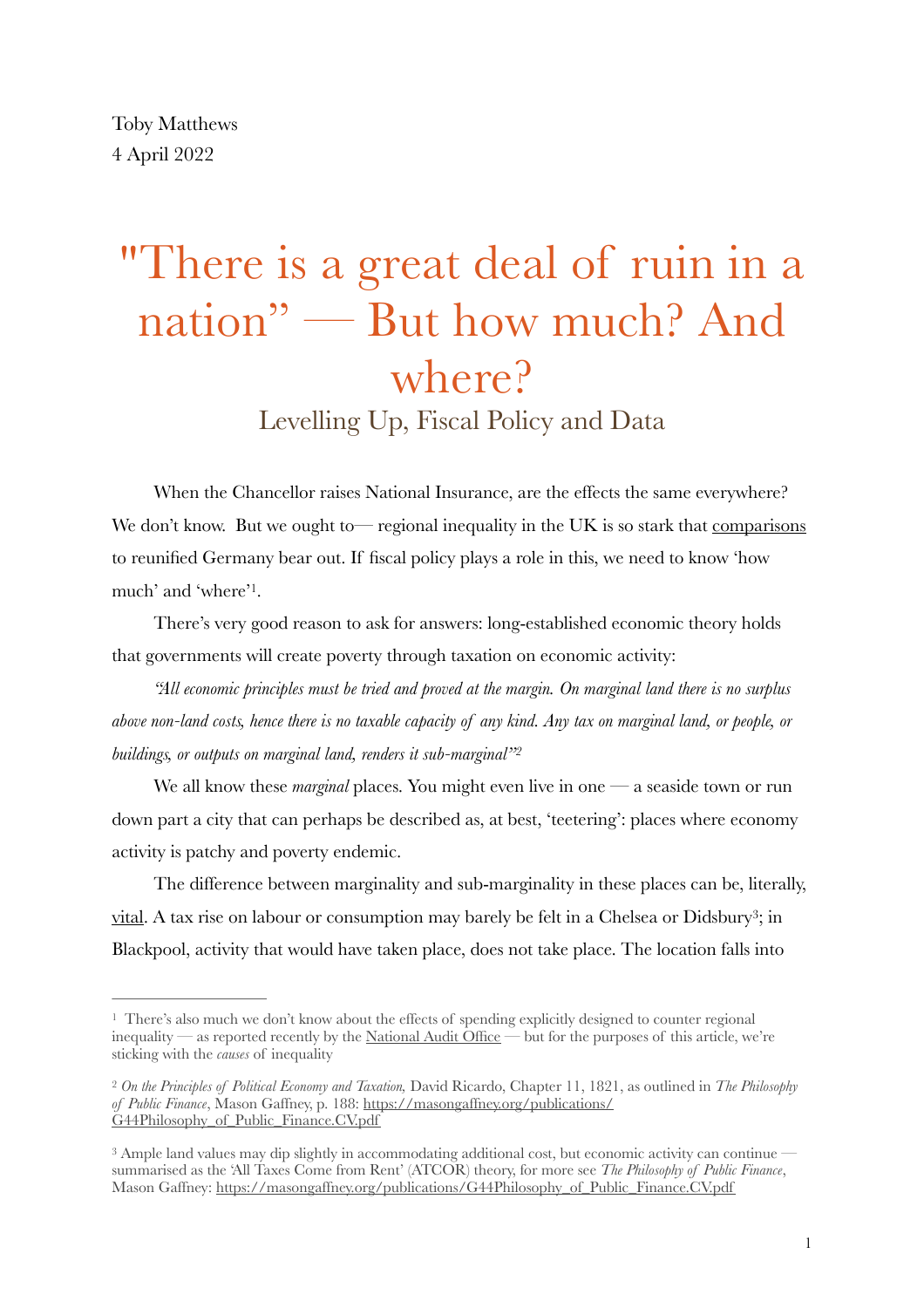*sub-marginality,* or, more plainly put: poverty is created. In many of our shuttered, boarded-up and deserted streets — this dynamic has already played out. So let's undo it.

We can encourage this by using a data tool known as [dynamic scoring.](https://www.forbes.com/sites/timworstall/2015/03/01/the-importance-of-dynamic-scoring-for-the-budget/?sh=50cfe76b3e1f)

Originally proposed by American conservatives, the deadweight, or economic, cost of proposed tax rises on the real economy would be measured ('dynamically scored' and so, if we imagine the motives correctly, deterring activism from Democratic Party lawmakers before it happens).

Progressives should, however, welcome the proposal, because the tool's original proponents [overlooked something important](https://www.forbes.com/sites/timworstall/2015/01/03/why-we-want-dynamic-scoring-of-budgets-it-would-bring-us-a-land-value-tax/?sh=475a117051f9): different taxes have different effects. Indeed, we can expect such a dynamic scoring tool, rooted in real world data, to nudge our tax system toward redistributive channels. This is because taxes on rents, such as land value or 'superprofits', do not hurt the economy and the poor in the way taxes on economic activity — such as VAT and NICs — do.

But let's not stop there: the Office for Budgetary Responsibility should develop this model to be a spatially-adjusted — measuring the effects by geography. If a government wanted to raise VAT again, we want to know not only the total economic cost but, crucially, — in which specific parts of the country economic activity will be curtailed the most.

In theory, we could even level up Britain without the need for the massive fiscal transfers used in Germany — simply by changing what we tax in the first place. In practice, fiscal transfers will be necessary — but using tax bases that do not hurt the economy.

### **\$3 Trillion a year lost in America**

A new paper from preeminent economists in America [describes h](https://t.co/a3X3eJBqy4)ow America would be \$3,000,000,000 richer per year with only a partial shift to land taxation. That's extra output equivalent to almost the entire UK economy.

#### **It's good to have money Data**

Money is so important, economics students don't learn about it [\(actually true](https://www.investopedia.com/terms/n/neutrality_of_money.asp)). Fortunately, the policy world is getting better at understanding money: Vince Cable, as business secretary, (and president of [ALTER\)](https://libdemsalter.org.uk/en/) ensured that Britain's high street banks now publish local [lending data](https://www.ukfinance.org.uk/data-and-research/data/business-finance/sme-lending-within-uk-postcodes). This has proved an important tool in understanding how well (or poorly) our highly-concentrated banking sector is serving our regions. This is crucial given how much we rely on commercial banks to provide [most of our money.](https://www.bankofengland.co.uk/knowledgebank/how-is-money-created) This data is helping